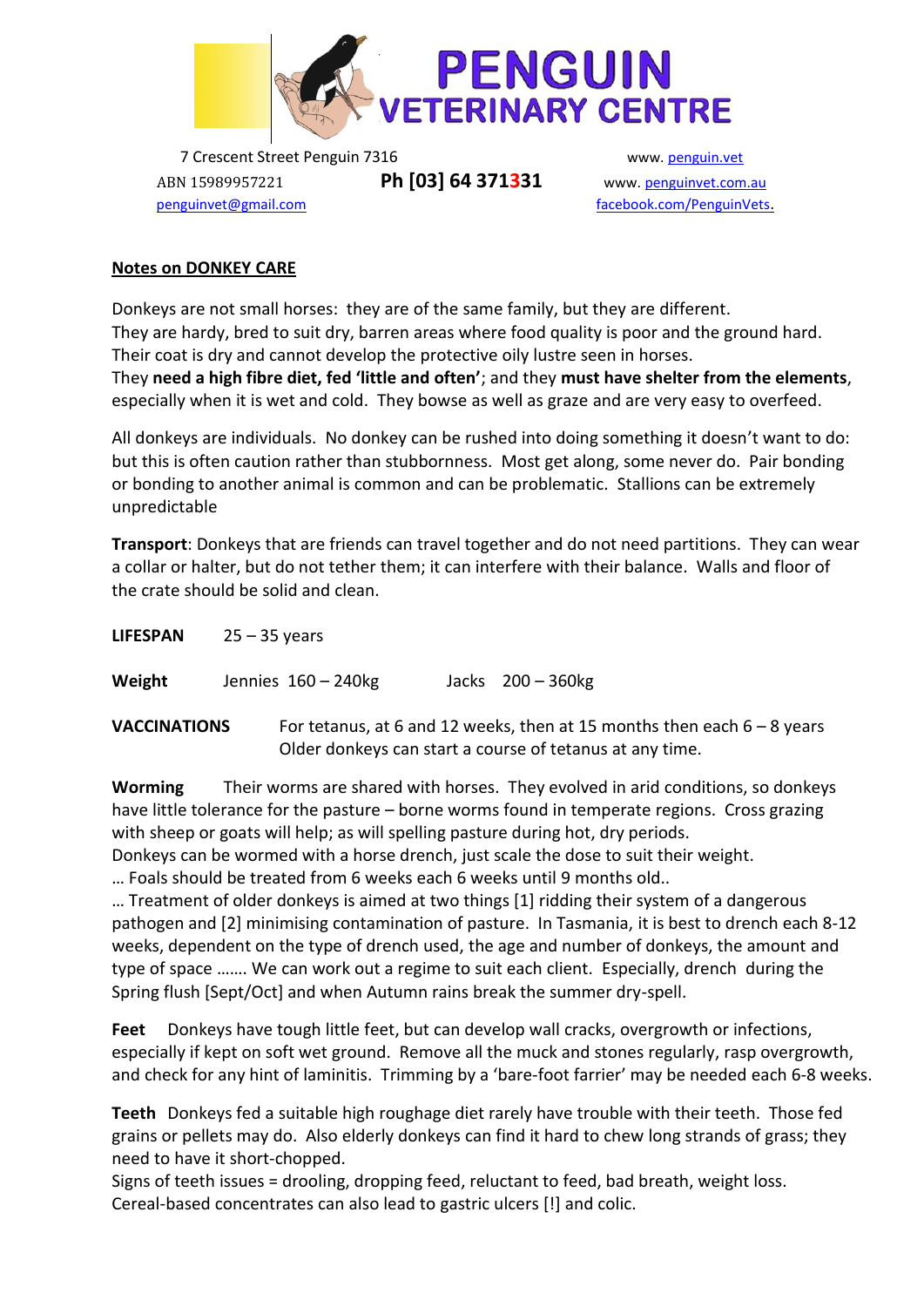**General daily health check:** \*Normal Behaviour. \*Normal Appetite and Drinking. \*Normal Dung & Urine. \*Clean Eyes /nose and easy breathing. \*Healthy Coat and skin

**Temperature:** For an adult donkey, 36.2 to 37.8ºC. Foal temp is more labile.

**Two common health issues …** both related to diet

**hyperlipaemia** notably in fat donkeys, and often brought on by stress, when a drop in eating means their body fat is mobilised into their blood stream to facilitate protein production by the liver. If prolonged, hyperlipidaemia leads to liver and kidney pathology. So take care when a painful episode, travelling, a change of diet, a change of environment or loss of a companion occurs.

Watch for: a drop in appetite, lethargy, depression

**Laminitis** can be precipitated by excessive consumption of grass or cereal grain-based feeds. Special danger = stressed grass, during frosty conditions, & rich grass growing quickly during spring & autumn, and if fertilised.

It is thought that many donkeys [and many hardy little ponies] are inherently insulin-resistant: this would help them cope with poor quality/scarce herbage, but can precipitate laminitis when the diet is too rich

Watch for: lameness, a 'proppy' gait, reluctance to move at all !

**Basic rules of feeding** 1. They should feed little and often ["trickle feed"] on high fibre herbage. They may become obese on unrestricted grazing. Electric/moveable fencing will help grazing management.

2. They should graze low quality pasture, **high in fibre** and low in protein, sugars, starch/carbohydrates and calories. Restrict their access to rich grasses. In Winter supplement with meadow hay [check it for ragwort] rather than oaten or lucern hay.

2. Always have clean water available

- 3. Make any change in feeding regime gradually, over at least 14 days
- 4. Feed according to the donkey's age, weight and temperament
- 5. They should not eat with a raised head. Use floor level feed bins.

Hay nets can be problematic as if kept low enough the donkeys get tangled up in them! 6. Be aware of the risks of laminitis & hyperlipidosis

## **Donkey Breeding**

Puberty from 5 months Breed from 18 months Heats For  $3 - 7$  days each 3 weeks, especially in Spring. They will mate and conceive toward the end of their heat period.

**Is she pregnant ?** Once pregnant the jenny will not have a heat cycle, and will not attract the stallion to service. But mostly it is quite difficult to know when a donkey is pregnant or not. In the last trimester her belly will become asymmetric, especially when viewed from behind. Urine and blood tests are available, but can give false positives if she has, perhaps, lost the foal. An ultrasound examination can be organized.

**Gestation** 11-14½ months … but '10 month' foals usually do well.

**Signs that foaling is due** … The mare becomes more solitary, may seek affection.

Her udder will swell, but then subside for even a month, finally increasing in size until the teats also swell. In the last 72 hours milk may "wax" from their tips.

Pelvic muscles slacken in the last 48 hours so her spine and hips will seem more prominent, especially when viewed from the back.

During the last 24-48 hours, she may get restless, stop eating, perhaps roll frequently and stretch.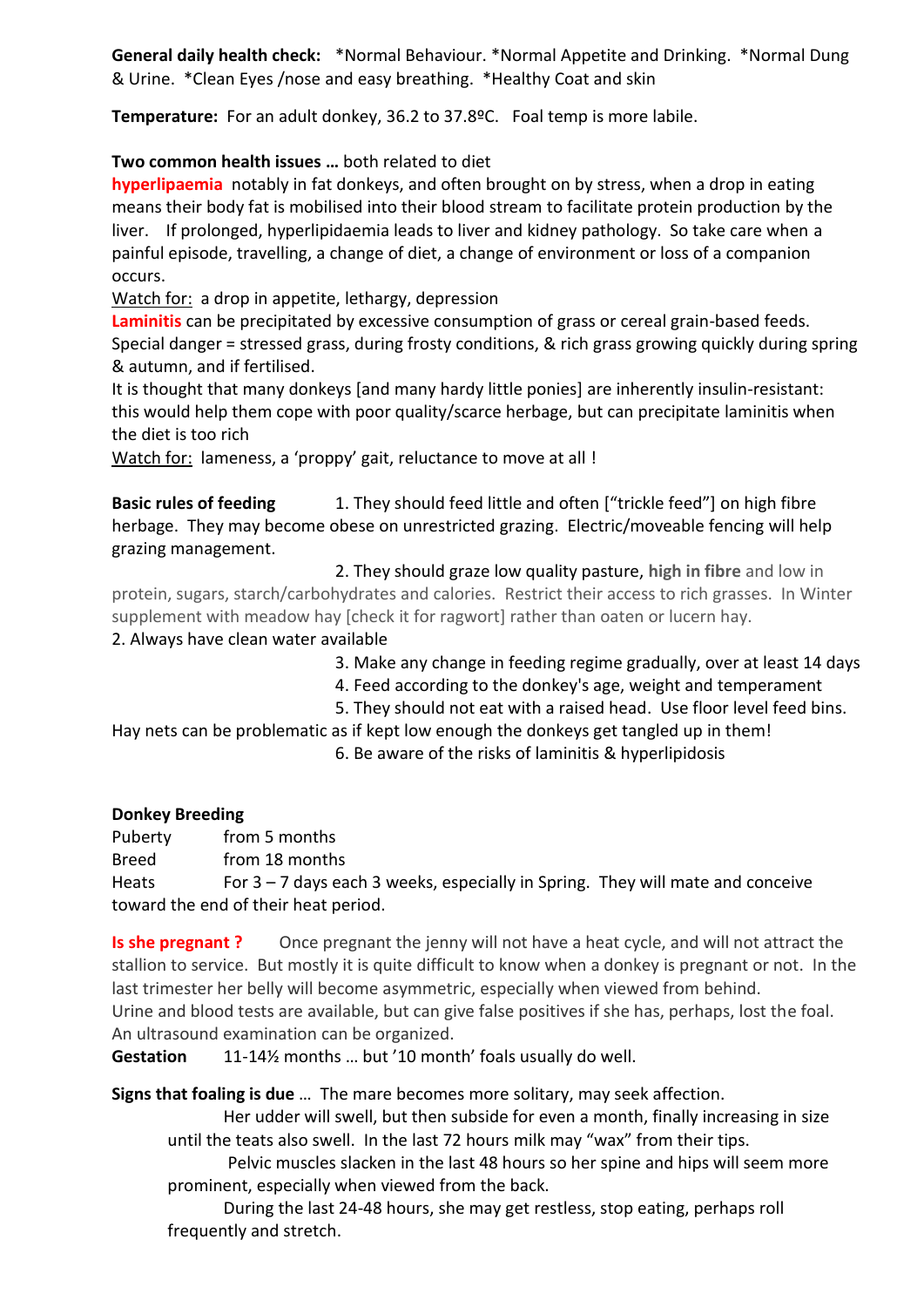Then …. It is often only 30 – 40 mins from the first straining until the foal is free on the ground.

**Foaling …** is usually at night, with the mare lying down. The foals 'dive' with the head held between the forelegs. They are very rarely breach. Afterbirth follows … it should be passed within an hour. If retained 2 hours, call a vet]. The cord is usually intact until the foal's movements rupture it, thus vital blood can pass from placenta to foal after birth

Mares dry and clean their foal, which then stands to suckle, nudged into place by its mum. **Is that foal healthy? …** Do not get too involved. You may upset the mare, and interfere with her bonding to her foal. However, it is good to ensure the foal's mouth and nostrils are clear of membranes & mucus, that the eyes are open and clear, the gums and tongue pink. Breathing should be steady and easy.

They need a feed within 2-4 hours of birth to gain strength, and **should drink 1-2litres of donkey colostrum within 12 hours of birth:** it contains donkey-specific antibodies essential for the foal's health. The mare creates colostrum ["first milk"] only once, and the foal can utilise these antibody properties only in its first day of life. After that, colostrum is nutritive and can help with bowel disorders, but the antibodies are broken down into constituent proteins before being absorbed by the foal.

**Tetanus antitoxin** can be given, especially if the mother's toxoid status is unknown

**Handling:** Foals can be groomed and taught to lead, to lift their feet, to allow their teeth to be examined, but guard against too much cosetting. Donkey foals are so very cute, but spoiled foals can develop bad habits and behaviour that may be annoying or even dangerous when they have grown.

**Weaning** From about 5 months, but they often stay with their mum till 8-9 months old. Colts can be gelded whilst at heel. Pregnant mare should be rested from feeding a foal 2 months prior to their expected date, so they can gain condition themselves, give strength to the new foal, and create its essential colostrum.

## **Orphans**

They will need intense care for 5 months.

Strict hygiene + donkey/horse colostrum within 12 – 24 hours is essential

Keep them warm, safe & sheltered, with regular exercise outside. Vitamin D is needed for proper bone development.

Most are kept inside at first. During that time, prepare, spell and clean their future enclosure.

Fostering them to another donkey, or a pony, is best. Hand-rearing a foal is not easy; it is expensive, and very time consuming.

Also donkey foals needs non-human grass-eating role models to avoid developing bad behaviour … friendly sheep or goats are OK but donkey foals should see/meet other donkeys or horses too and graze with them from 4-6 weeks of age

| Suitable Milks: | Best =                                                                    | Foal milk replacer e.g. Wombaroo Horse Milk<br>Good quality milk formula e.g. Wombaroo Formula One |  |  |
|-----------------|---------------------------------------------------------------------------|----------------------------------------------------------------------------------------------------|--|--|
|                 |                                                                           | Divetelac                                                                                          |  |  |
|                 | Possibly                                                                  | Human infant formula                                                                               |  |  |
|                 |                                                                           | <b>Goats Milk</b>                                                                                  |  |  |
|                 |                                                                           | Pasteurised, homogenised cows milk                                                                 |  |  |
|                 | Not Calf milk replacer. Not unhomogenised Cows milk  The fat globules are |                                                                                                    |  |  |
|                 |                                                                           | too big for them to digest, and they are a poor source of protein                                  |  |  |